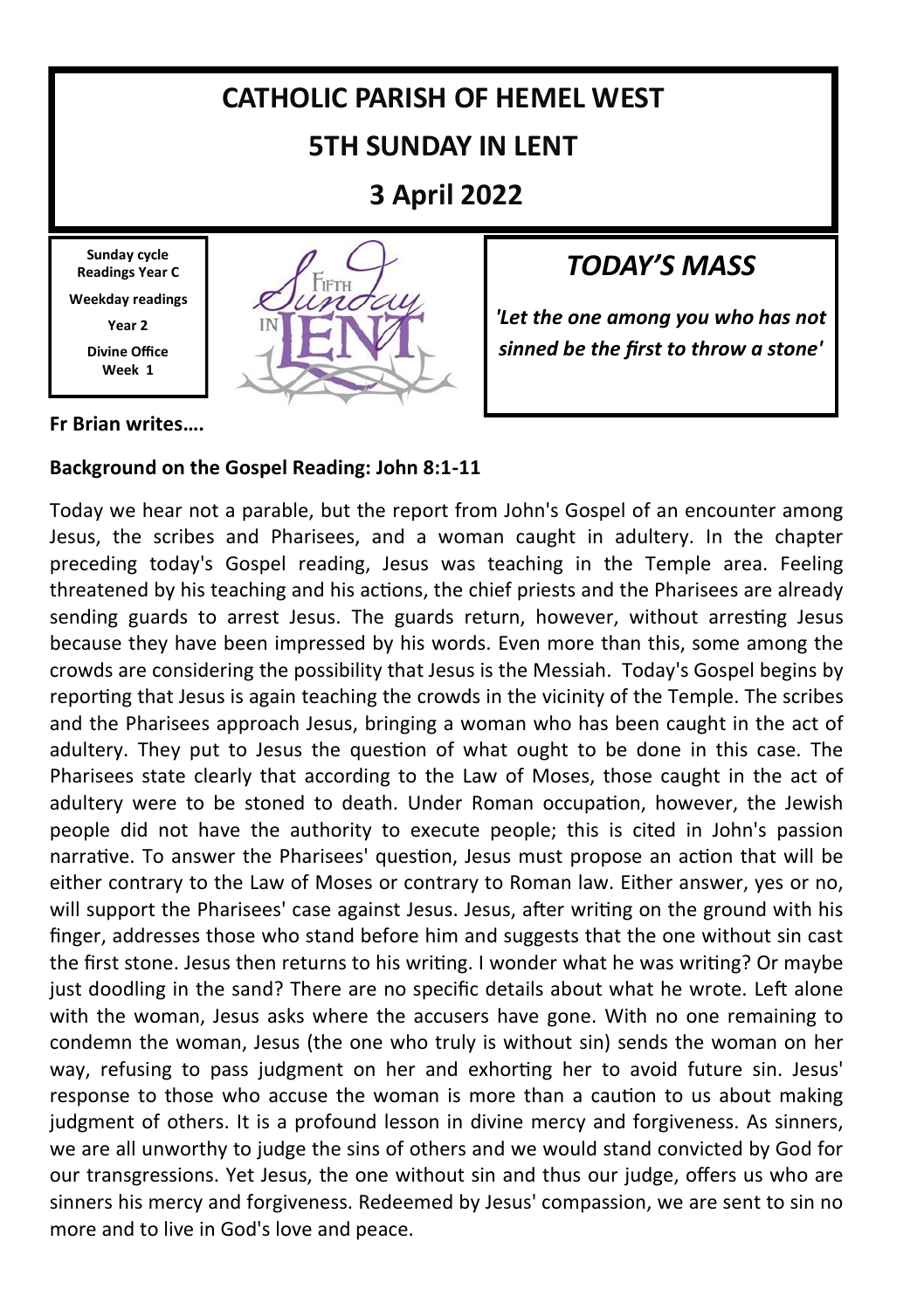# **PARISH NEWS**

**Welcome to the parish of Hemel West. If you are new to the parish, please make yourself known to Fr Brian, by contacting him on 01442 391 759.**

#### **LENT 2022**

**STATIONS OF THE CROSS**: Please come and join St Mark's for the Way of the Cross, 7pm every Tuesday in Lent. If you cannot make it then please watch the Livestream on the YouTube account https://www.youtube.com/c/ HemelWestCatholic

**STATIONS OF THE CROSS**: Every Thursday 11am at Ss Mary & Joseph lead by the Catholic Women's league.

**TAIZE SERVICE** at Ss Mary & Joseph on Friday 8 April at 7pm.

**EASTER FLOWERS FOR THE CHURCH**: If you would like to contribute to the purchase of EASTER accommodate it. FLOWERS, do take an envelope marked EASTER FLOWERS DONATION and pop your donation in it and then place it in the offertory collection basket at the entrance to the church. Thank you.

**CATHOLIC WOMENS LEAGUE:** A reminder to all members and parishioners of the Lenten Reflection Thursday 7 April, 7.30pm in St Joseph's hall. This will be led by Jane Gonzalez. All are welcome.

**FLOWER FESTIVAL**: Saturday 30 April until Monday 2 May. As May is the month traditionally dedicated to Mary, the theme of the displays will reflect Our Lady in her many manifestations: Our Lady of Knock, Our Lady of Fatima, Our Lady of Walsingham to name but three. This event is organised by the Hemel West Catholic Women's League and will take place on Saturday 30 April, 2pm to 6pm, Sunday 1 May 9.30am to 5pm and Monday 2 May, 9.30am to 5pm. The Mass schedule will continue as normal. Refreshments will be available. We are looking for people to help with refreshments on the days we are open; to help set up the church on Friday 29 April and to act as stewards. The Festival is being funded from generous donations from parishioners but if you would like to contribute as well please get in

touch. If you would like to sponsor a display please let us know. You can contact Anne at kannehanrahan@gmail.com or speak to a member of the CWL.

**JUSTICE & PEACE**: Apartheid was rightly condemned and ended in South Africa after vigorous public opposition. However, apartheid is "alive and well" and it is the Palestinian people who live under an apartheid system today, a fact confirmed in a recent report by Amnesty International and again by the U.N Special Rapporteur. Check out:www.amnesty.org.uk/ EndIsraelsApartheid (amnesty.org.uk).

**NEWSLETTER ITEMS:** When submitting an item for the newsletter, please send the details and information as you would like to see it published in the newsletter. Please keep your item to no more than 60 words. Please email Shirley by Wednesday 12 Noon and she will be do her best to

| WEEK:        |             |             | GOSPEL READINGS FOR THE FORTHCOMING |
|--------------|-------------|-------------|-------------------------------------|
| Mon:         | <b>John</b> | $8:12 - 20$ |                                     |
| Tues:        | John        | $8:21 - 30$ |                                     |
| Wed:         | Iohn        | $8:31-42$   |                                     |
| Thurs:       | lohn        | $8:51-59$   |                                     |
| Fri:         | lohn        | $10:31-42$  |                                     |
| Sat:         | John        | 11:45-56    |                                     |
| Sunday: Luke |             | 19: 28-40   |                                     |

#### **PARISH FINANCES**

PLANNED GIVING: Thank you to all those who have made the switch to donating by Standing Order. For those who wish to donate in this way, the details are:

*Account Name: WRCDT Hemel West Sort Code: 40-05-20 Account No.: 31095048*

**The offertory collection Income figures are published on a monthly basis once the bank reconciliation is completed.**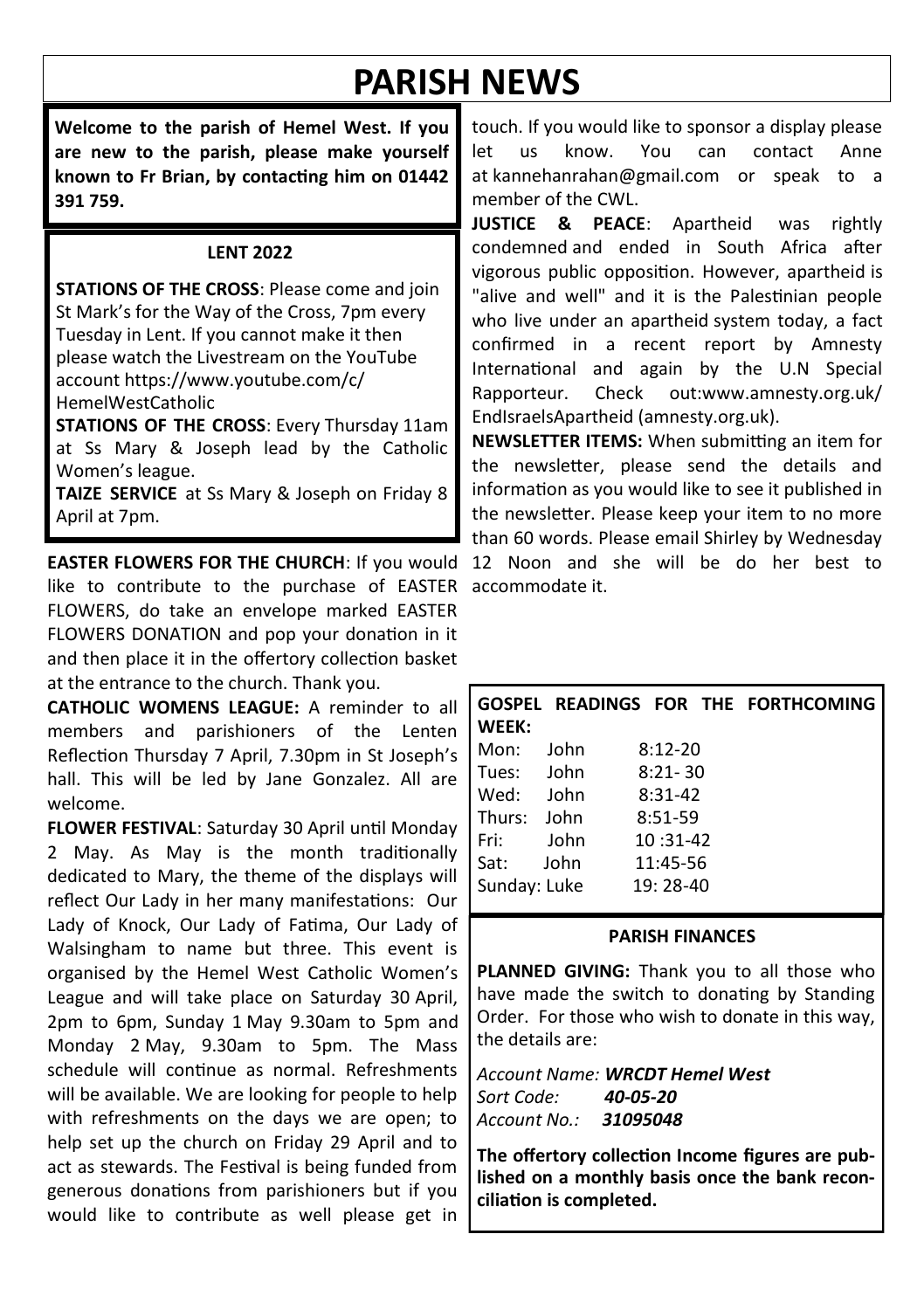#### **Reflection -Pope Francis**

giving joyfully. God who "supplies seed to the the many gifts I have, and let me sower and bread for food" enables each of us not always remember to share those gifts with my only to have food to eat, but also to be generous sisters and brothers who may not be as fortunate in doing good to others. While it is true that we as me. Help me to be a "joyful giver". have our entire life to sow goodness, let us take Amen special advantage of this Lenten season to care **E-ALERT**: Please sign up for the parish e-alerts and for those close to us and to reach out to our keep up with all the parish news. brothers and sisters who lie wounded along the path of life."

#### **Prayer**

"During this Lent, may we practise almsgiving by Dear God, please let me be always thankful for

|                                                    |          | <b>HOLY WEEK &amp; EASTER MASS TIMES</b>                                                                                |                                                   |  |  |  |
|----------------------------------------------------|----------|-------------------------------------------------------------------------------------------------------------------------|---------------------------------------------------|--|--|--|
| PLEASE TAKE A SCHEDULE FROM THE BACK OF THE CHURCH |          |                                                                                                                         |                                                   |  |  |  |
|                                                    | Date     | <b>Time</b>                                                                                                             | Church                                            |  |  |  |
| Palm Sunday                                        | 10 April | 8.30am<br>10.15am<br>12 noon                                                                                            | Ss Mary & Joseph<br>Ss Mary & Joseph<br>St Mark's |  |  |  |
| <b>Mass of the Lords</b><br>Supper                 | 14 April | 7pm. Watching at the<br>altar of repose until<br>9.30pm.                                                                | Ss Mary & Joseph                                  |  |  |  |
| <b>Liturgy of Good Friday</b>                      | 15 April | 3pm<br>3pm (Ordinariate)<br>All are welcome to join<br>the Ordinariate<br>community for their<br>corresponding service. | Ss Mary & Joseph<br>St Mark's                     |  |  |  |
| Saturday<br><b>Easter Vigil</b>                    | 16 April | 9pm<br>9pm (Ordinariate)<br>All are welcome to join<br>the Ordinariate<br>community for their<br>corresponding service. | Ss Mary & Joseph<br>St Mark's                     |  |  |  |
| <b>Easter Sunday</b>                               | 17 April | 8.30am<br>10.15am<br>12 noon                                                                                            | Ss Mary & Joseph<br>Ss Mary & Joseph<br>St Mark's |  |  |  |